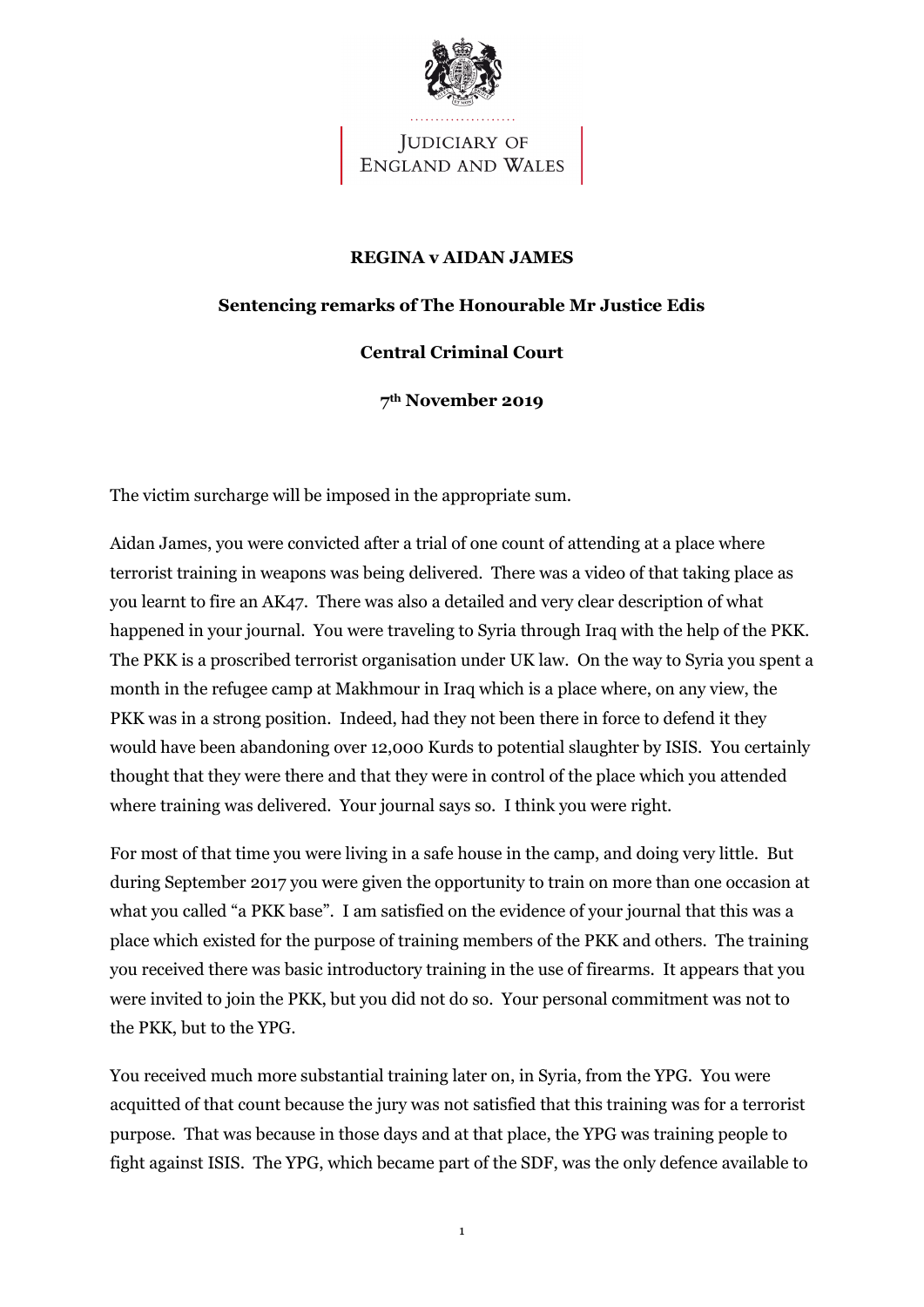the Kurdish population at that time. It is not irrelevant to the proper classification of that YPG activity that it was supporting the policy of the United Kingdom and other allies by fighting ISIS. In some of their activities they had air support from the USAF and the RAF. The jury was not satisfied that the YPG had any political or religious cause beyond fighting against ISIS for which this training camp was delivering weapons training. This activity was not, on the jury's verdict "noble cause terrorism": at least for present purposes, it was not terrorism at all. The force for which you were being trained was defensive force against a lethal and genocidal threat from ISIS. The prosecution has not sought to prove otherwise, and no jury has found otherwise.

You were not prosecuted for your actions in fighting ISIS with the YPG, even though your journal claims that you did this for about 6 weeks. I held that there was no case to answer on a count alleging preparation for terrorism prior to your departure from the UK, because it was not alleged in these proceedings that fighting ISIS alongside the YPG should result in a terrorist conviction, and that is all you were preparing to do. The prosecution did not seek a conviction on the basis that the weapons training from the YPG was for terrorist purposes if it was only intended to improve their ability to fight against ISIS. I do not accept that the stance of the prosecution is irrelevant for sentencing purposes. It is a stance which has resulted in a decision not to charge you with the more serious offence of receiving training for a terrorist purpose. That is a different serious offence than simply attending at a place where others were trained. As I have said, there was actually a video of you receiving weapons training, and the charging decision was not taken for lack of evidence to prove the more serious offence. It is a stance which means that you were not charged with preparation for an act of terrorism while you were abroad. It also led to your acquittals on the preparation charge you did face, and on the count related to the YPG. I cannot sentence you for offences of which you have not been convicted.

Your purpose in travelling through Iraq, where you committed the only offence of which you have been convicted, was to enter Syria covertly so that you could join the YPG in their fight against ISIS. You did this because you believed that you should stand up against ISIS and defeat them, both to help the Kurds and also to protect the population of the United Kingdom against terrorist attacks inspired by ISIS here.

You have been convicted of a short period of attendance at a PKK training base which was operated by the PKK for their benefit. The purpose of that training in your case was to do acts which the prosecution has not alleged were, in themselves, criminal. You knew quite well that the PKK were "on the list" as you put it in your interview in April 2017, 6 months before you received weapons training at their base near Makhmour.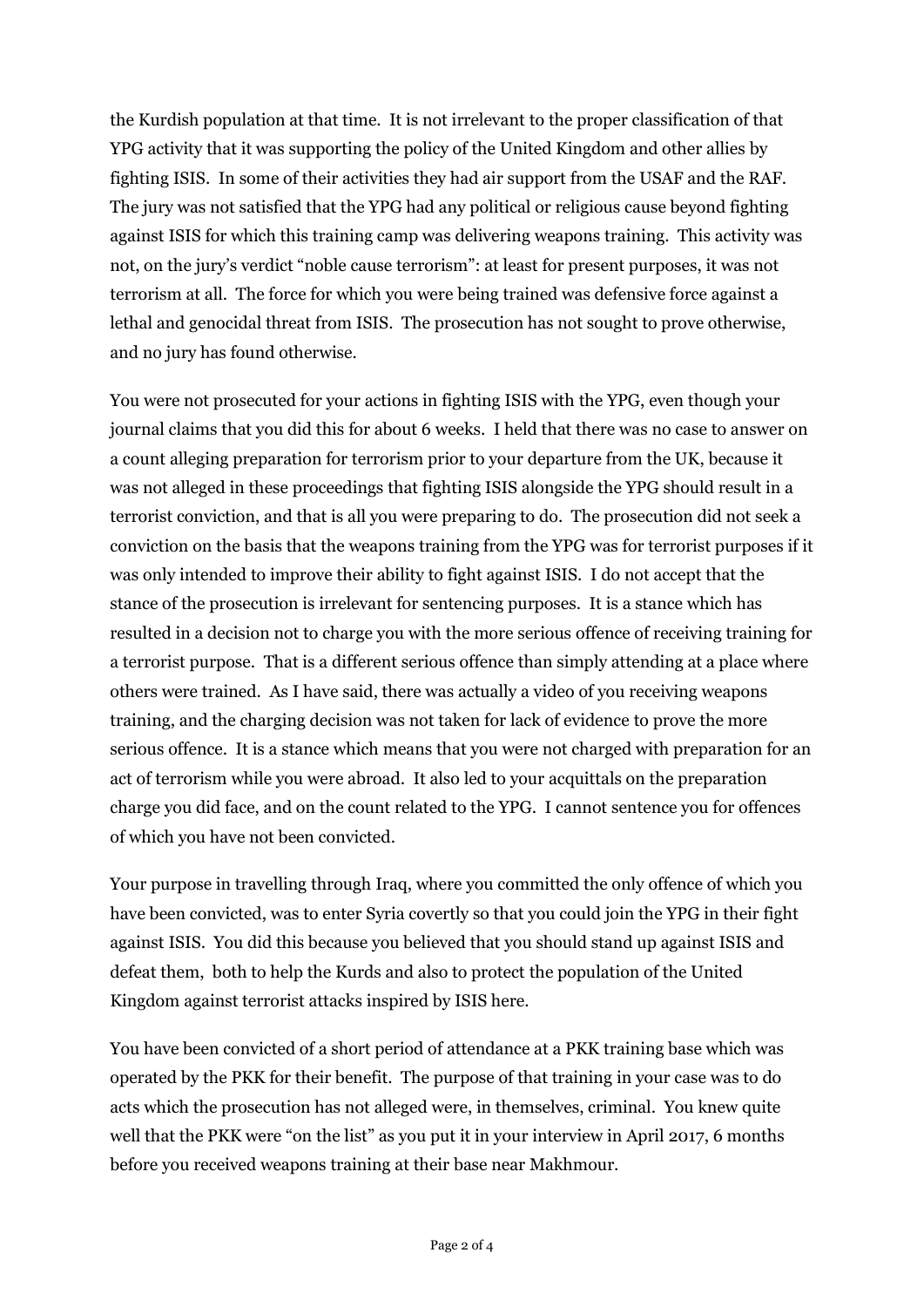Attendance for any purpose at a camp where weapons training for terrorist purposes is provided is an offence, and there is no defence of reasonable excuse. The policy of the law is to keep people who are subject to the criminal law of the UK away from such places altogether.

In addition, you have very recently pleaded guilty to possession of cocaine with intent to supply and possession of cannabis. These charges relate to drugs and other items found in your possession when you were arrested in April 2017 under the Terrorism Acts. You were a street level dealer with a significant role in a small-scale operation which was dealing in cocaine. The quantity is not the decisive aspect in sentencing these cases, but it was a significant quantity and some of it was of a high level of purity.

This is a late plea, but was indicated a long time ago informally. The long delay in dealing with this case has been caused by your travel to Syria and by a decision not to deal with the drug matter until the conclusion of the prosecution for the terrorist offences. It may be that you never truly intended to contest the drug indictment, but you did not want to await your trial for the terrorism offences as a convicted prisoner. You did, though, file a false Defence Statement. You have now lodged a basis of plea which perhaps suggests that you were not involved in street level dealing. I reject that, if that is what it means. I accept that a motive of your offending was funding your own habit, but that is of limited importance.

This is a category 3 case. The guideline has a range of  $3\frac{1}{2}$  - 7 years and a starting point of 4½ years. You have previous convictions but nothing directly relevant, and you have not been sentenced to imprisonment before. There is a psychiatric report which shows that you suffer from some psychiatric conditions related to traumatic experiences you have suffered, but also to substance abuse.

There is no guideline for the terrorism offence. In the ordinary case this conduct would require a substantial sentence of imprisonment. This is not an ordinary case because in truth, your attendance at this PKK training base was a very small part of a course of conduct most of which I have to ignore for sentencing purposes, for the reasons I have explained. In treating this case as substantially less serious than other offences contrary to the same section I am not in any way ranking the PKK as any less of a terrorist organisation than any other. It is a proscribed organisation, and that is that. The offence is less serious than others because of the very limited extent to which you assisted or supported the PKK.

Even so, attending a terrorist weapons training camp is a serious offence, and not merely a technical one. The law seeks to keep people away from these training places. The offence clearly passes the custody threshold. That training camp was operated for the benefit of the